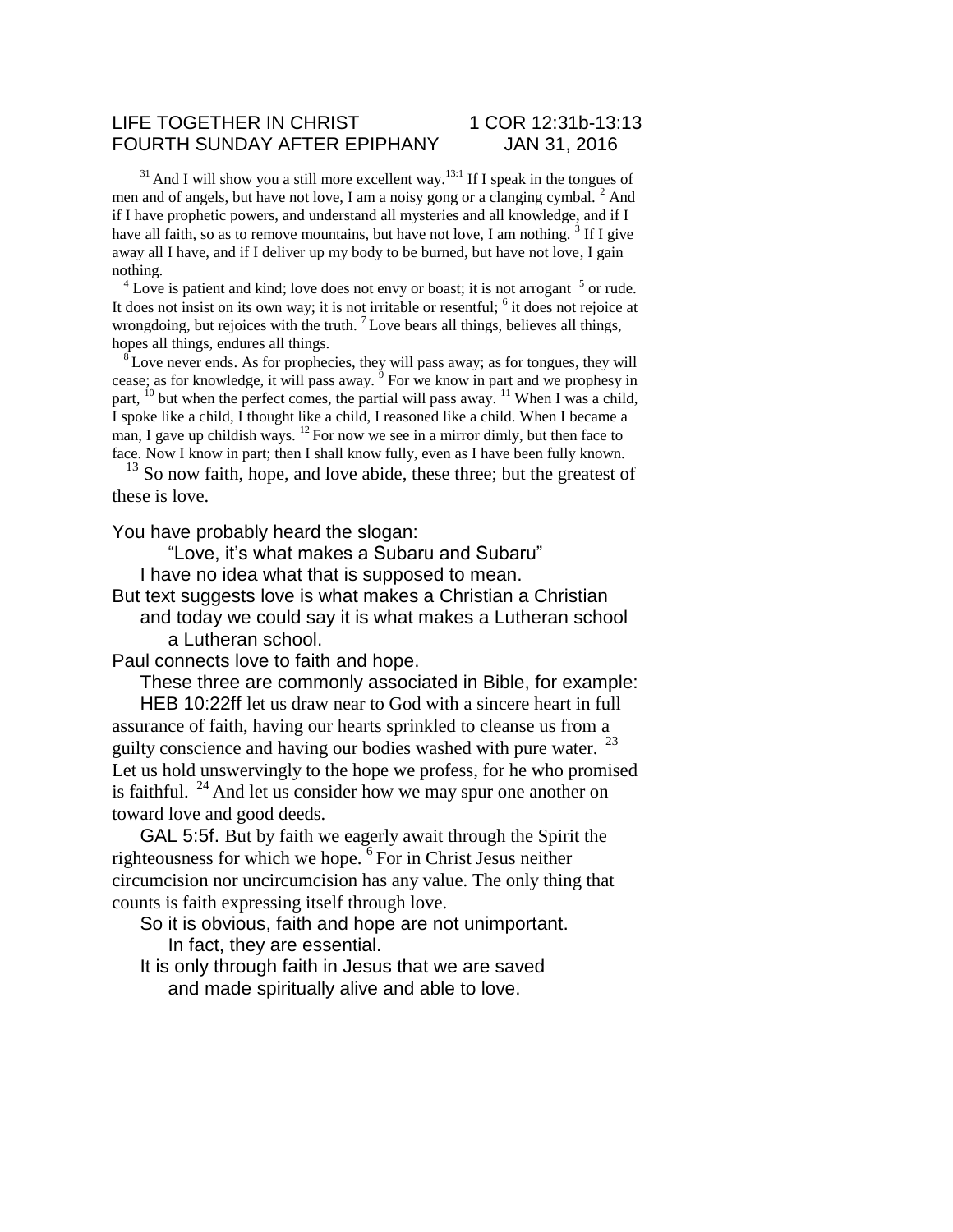What is it that makes you to be you?

You can't be you without a body. But you are not just a body. Without a living spirit you wouldn't be you.

The whole you is a living spirit together with a body.

In chapter before this, Paul talks about how we are all part of the body of Christ. Not just separate individuals

each connected to Christ by faith,

but connected to each other by connection with Christ. Love is what connects us with others in this body.

This year's theme for Lutheran Schools Week is "Life together in Christ."

In these verses, Paul emphasizes how our life in Christ is life *together* in Christ.

LIFE TOGETHER MUST INCLUDE SHOWING LOVE WE ARE NOT YET ALL WE ARE MEANT TO BE THE LOVE WE NEED COMES FROM CHRIST

## LIFE TOGETHER MUST INCLUDE SHOWING LOVE

 $31$  And I will show you a still more excellent way.<sup>13:1</sup> If I speak in the tongues of men and of angels, but have not love, I am a noisy gong or a clanging cymbal. <sup>2</sup> And if I have prophetic powers, and understand all mysteries and all knowledge, and if I have all faith, so as to remove mountains, but have not love, I am nothing.  $3$  If I give away all I have, and if I deliver up my body to be burned, but have not love, I gain nothing.

I don't think if you have ever read anything else Paul wrote that you can take this to mean he is devaluing faith. Faith in God enabled him to do amazingly powerful things. So I also don't think means to devalue the ability to speak. He himself depended on great God-given ability to speak in languages of men & angels And he is not devaluing his knowledge and understanding and prophetic ability to apply it to a specific situation. Nor are we to devalue knowledge and understanding. It is because this is so important we go to the effort to have children in a Christian school. This takes great sacrifices, and I don't think Paul means to devalue importance of these sacrifices. He himself gave up much and put his life a great risk for the sake of his ministry to others.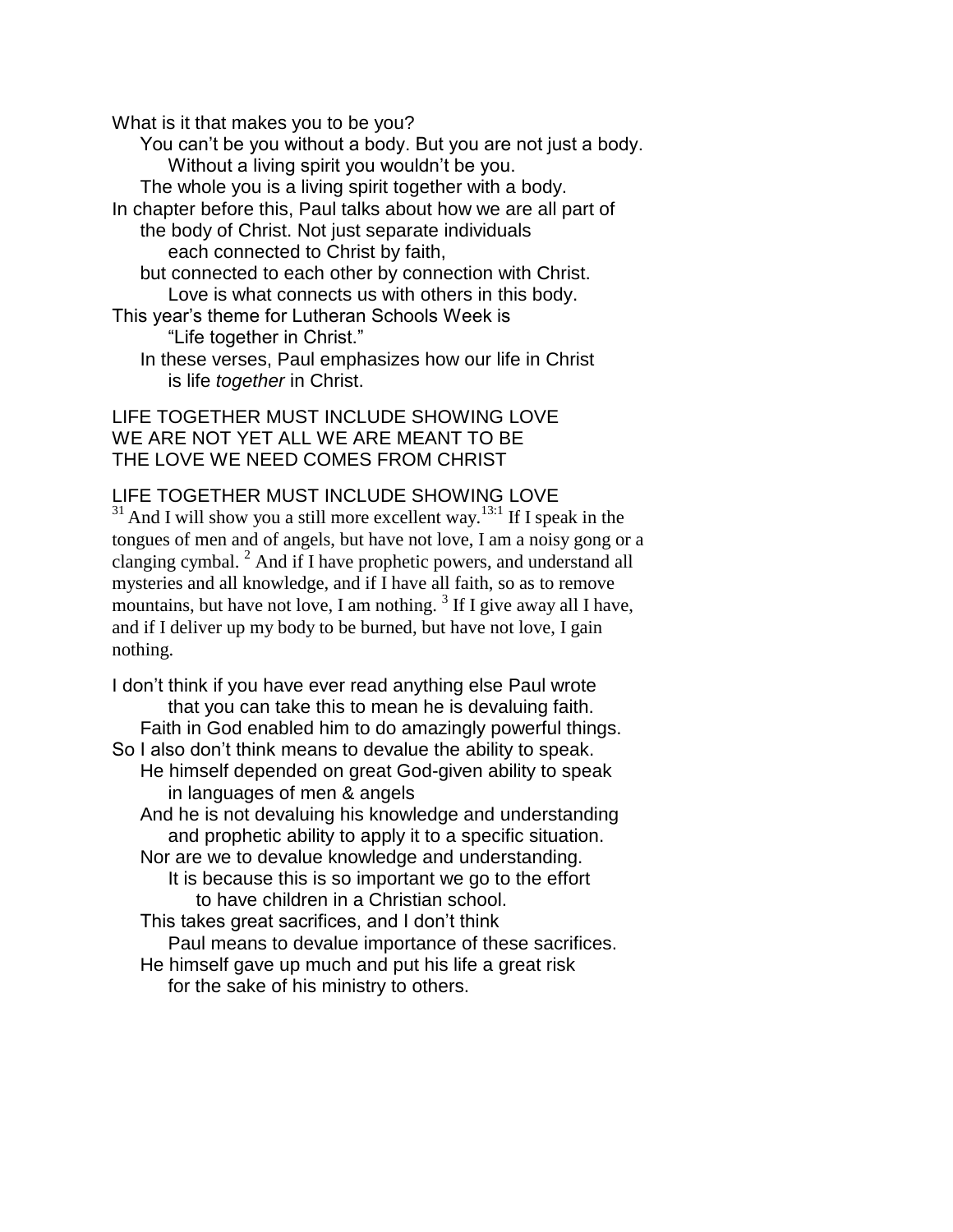So, it is appropriate that during Lutheran Schools Week children of our school showed knowledge in a quiz bowl, sang with angelic voices at assisted living homes, were built up in faith in chapel and packed food to give away to the poor & starving. then at the end of the week they went & had fun together. The connection which motivated and shined through each of these things was love for Christ and so for others. Picture it this way, If I want to go somewhere and have a fancy sports car, motorcycle, SUV, RV, & ATV, but no gas, I have nothing, What motivates all, that is, gives power and makes it go? If I want to enjoy summer day and have nice boat, waterskis, big tubes, jetski, pontoon boat, but no water, I have nothing. What is it all for? If I want house and have 2x4s, sheets of plywood, shingles, siding, windows, plumbling and electrical fixures, but if I have no nails, I have nothing. What holds it all together? If I want to eat or feed other hungry people and have meat and potatoes and eggs and flour, but no heat to cook it, I have nothing, what makes it all edible? Love is essential in the Christian life, especially life together. It is at the heart of what we do and teach in our school because love is what motivates us, is reason for what we do, what connects everything together & makes it worthwhile. Without love we would just be showing off for own benefit and wasting our time - which is all too easy to do. So, if love is so important to us, are we saying that

we are the most loving? Unfortunately not.

## WE ARE NOT YET ALL WE ARE MEANT TO BE

<sup>8</sup> Love never ends. As for prophecies, they will pass away; as for tongues, they will cease; as for knowledge, it will pass away. <sup>9</sup> For we know in part and we prophesy in part,  $\frac{10}{2}$  but when the perfect comes, the partial will pass away.  $\frac{11}{11}$  When I was a child, I spoke like a child, I thought like a child, I reasoned like a child. When I became a man, I gave up childish ways.  $^{12}$  For now we see in a mirror dimly, but then face to face. Now I know in part; then I shall know fully, even as I have been fully known.

Because Christ has already died for us and risen again,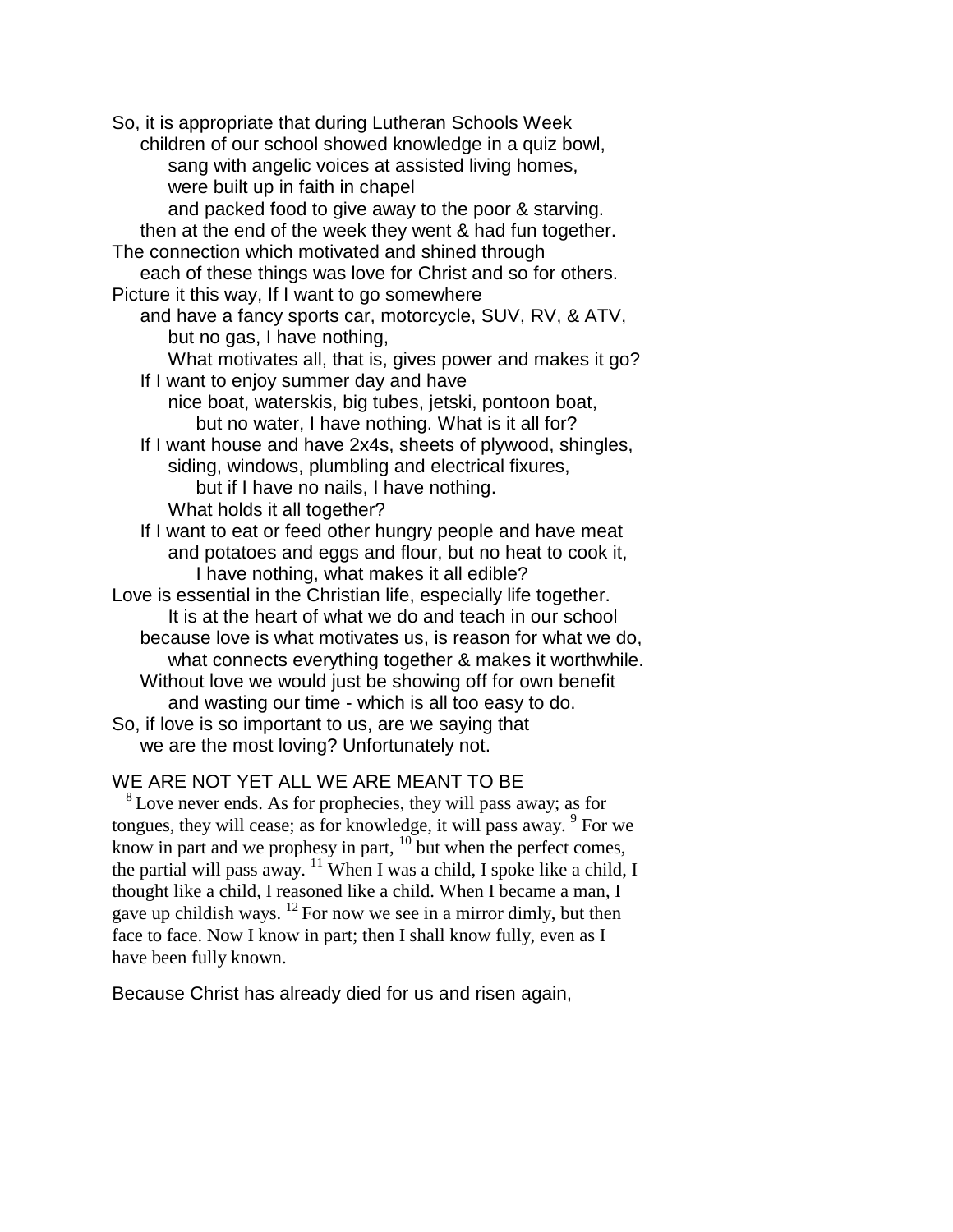& baptism has already buries us with him & raises to new life as we live in repentance each day, we are to live as if the last day has already come for us, fully reflecting what Christ is like, knowing everything, but with glorious love drowning out everything else and shining out through all of us in the church & school. Is this what we are like? Not yet. Paul's point here is that spiritually we are still little children. When we look in the mirror now, the reflection of Christ we see is still quite dim and clouded. Love is patient and kind. We are only kind of good, so we need a lot of patience with each other and too easily become frustrated and crabby. Love does not envy what God gives others or boast as if what we have is not God's gift. Love is not arrogant or rude. It does not insist on its own way but considers others. We, instead of looking at Christ and reflecting him to others, too easily look at only our own interests. So we act jealous, speak in rude, mean ways. Love is not irritable or resentful. It looks at everything in the kindest light. It does not snicker when bad happens but celebrates what is true and good. But we are too easily offended, ready to blame others. Even when good things shine on others, we imagine their shadow falling on us. Love bears all, believes all, hopes all, endures all. This does not mean love is blind and just carelessly goes along with everything but that it does not give up and, because of Christ, holds on to faith and hope no matter what. Our love, however, too easily goes to other extremes, too quickly gives in, too easily smothers, has hurt feelings, and so becomes counter productive, like gas that instead of empowering, explodes water that instead of floating a boat, gets in and sinks it. nails that instead of holding wood together, splinter it, or heat that instead of cooking food, burns it. Our love, like our knowledge, is still in part. This is why, as God's children, we are all still in school.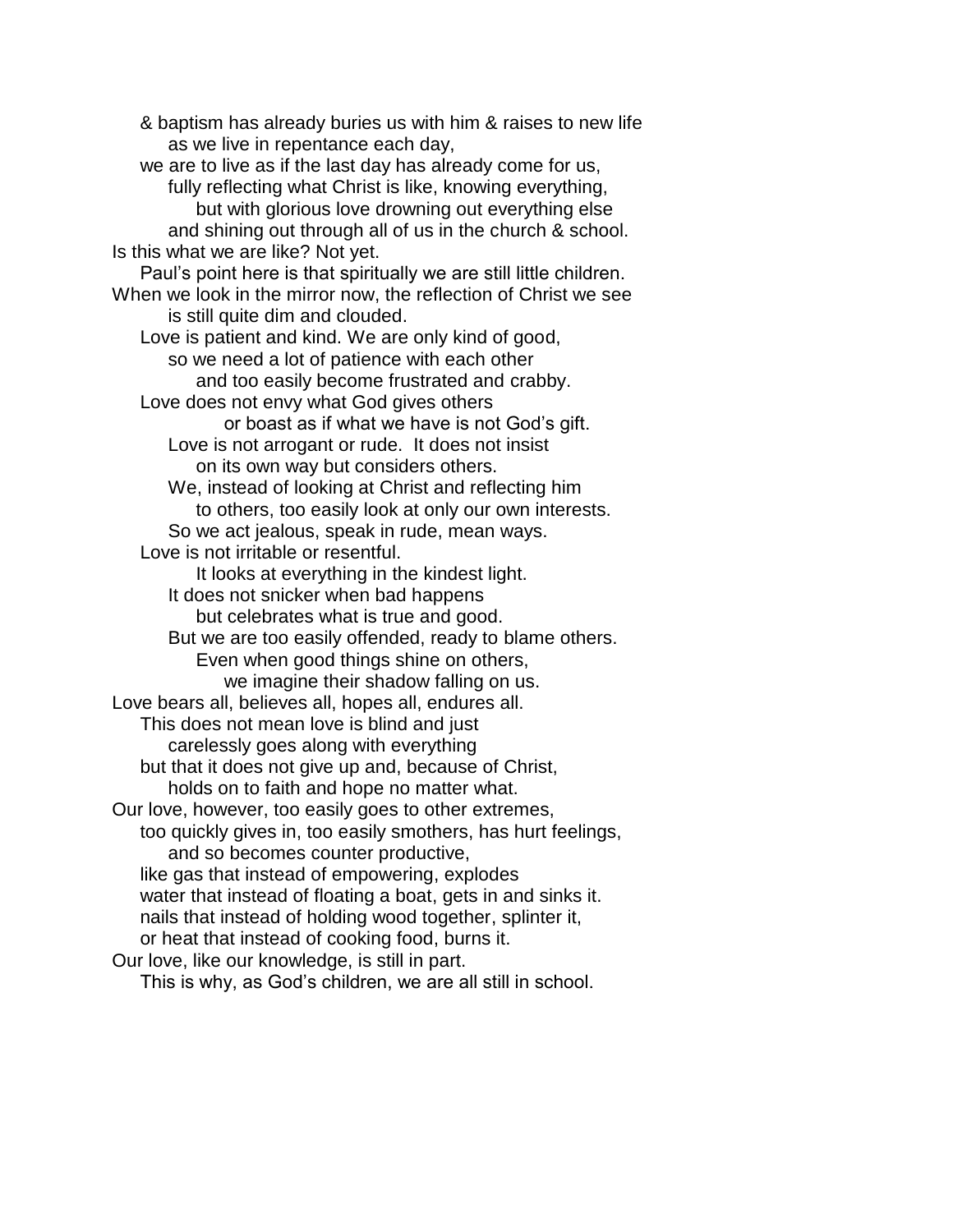This partial will only pass away when the perfect comes, and the perfect does come and has come in Christ.

## THE LOVE WE NEED COMES FROM CHRIST

<sup>4</sup> Love is patient and kind; love does not envy or boast; it is not arrogant  $5$  or rude. It does not insist on its own way; it is not irritable or resentful; <sup>6</sup> it does not rejoice at wrongdoing, but rejoices with the truth.  ${}^{7}$  Love bears all things, believes all things, hopes all things, endures all things.

 $13$  So now faith, hope, and love abide, these three; but the greatest of these is love.

But it is not our love that saves us. It is Christ's love. This is love, not that we loved him but that he loved us and gave his life up for us. v. 4-7 speaks of what love does as if it were a person. Who is that person? It is not you or I but Jesus. Jesus does not envy or boast or be arrogant or rude. Instead he humbled himself, putting aside his rightful glory to take on our weakness and shame. Jesus is patient and kind, not irritable or resentful. He keeps on forgiving us over and over and lifting us when we continue to fall down. He does not rejoice at wrong but rejoices in the truth. When we suffer from what we do wrong, he does not gloat that we are getting what we deserve but he throws a party for us whenever we repent. Jesus is the one who could move mountains as well as cast out demons and heal the sick and remove the mountain of our sin from on top of us. Jesus is the one who gave up all he had for the poor, including giving up his own body out of love and did gain something, redemption of the whole world. Jesus is the one with all wisdom and knowledge who knows us through and through and so reveals to us our imperfections and God's perfect love and his perfect plan for our salvation. Jesus is the one who knows all the languages of men & angels, and has become the word made flesh to speak to our hearts about God's love and truth for us, all of which he shares with us in his word, the Bible.